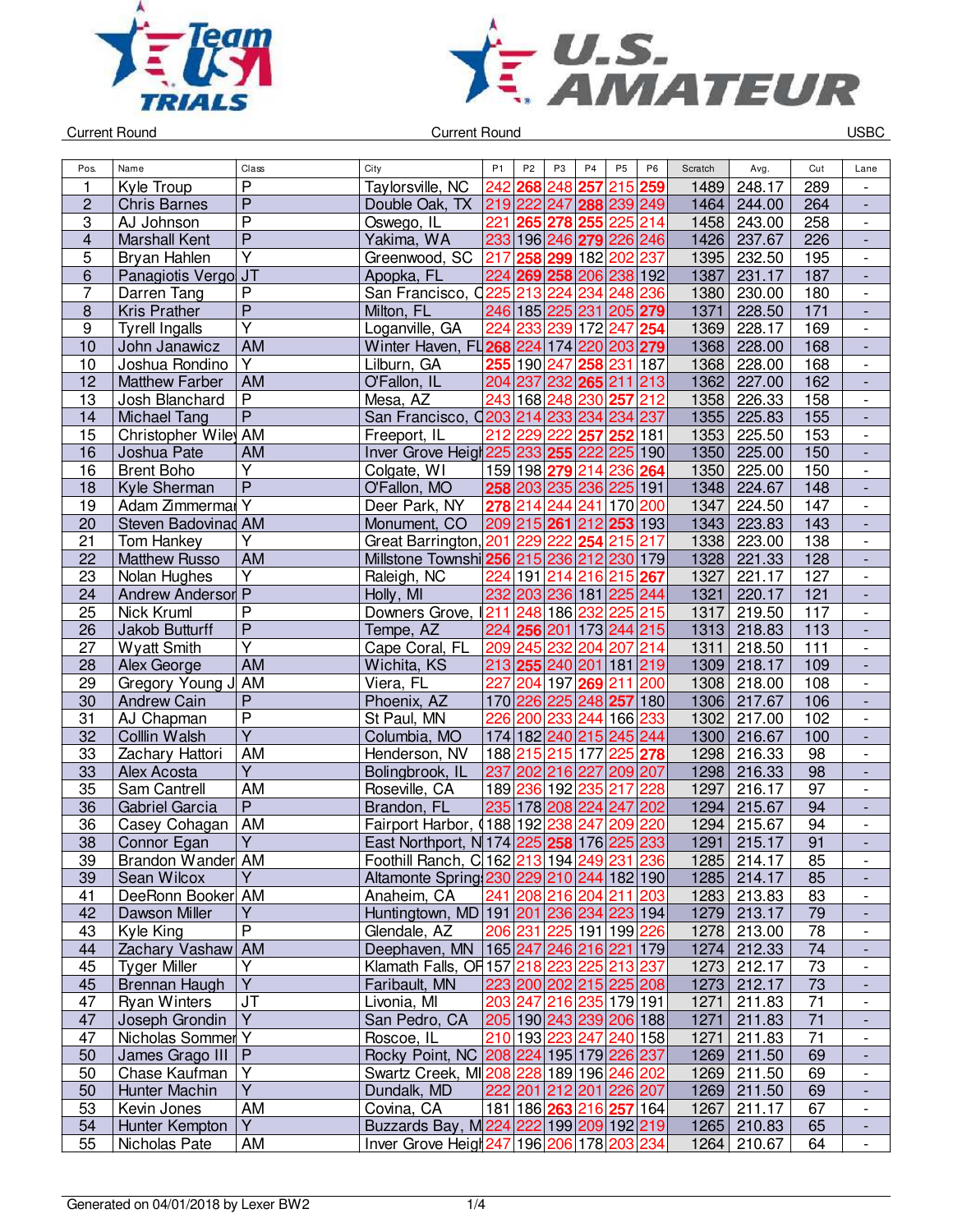



| Pos.            | Name                                 | Class                                              | City                                    | P <sub>1</sub>   | P <sub>2</sub> | P <sub>3</sub>  | P <sub>4</sub>     | P <sub>5</sub>                                 | P <sub>6</sub>          | Scratch      | Avg.             | Cut                              | Lane                                       |
|-----------------|--------------------------------------|----------------------------------------------------|-----------------------------------------|------------------|----------------|-----------------|--------------------|------------------------------------------------|-------------------------|--------------|------------------|----------------------------------|--------------------------------------------|
| 56              | Jacob Klein                          | <b>AM</b>                                          | East Islip, NY                          |                  |                | 246 179 224     | 215                | 235 162                                        |                         | 1261         | 210.17           | 61                               |                                            |
| 57              | Kennon Mcfalls                       | Υ                                                  | Belmont, NC                             | 203              |                |                 | 187 214 212        | 223                                            | 219                     | 1258         | 209.67           | 58                               | $\overline{\phantom{0}}$                   |
| 58              | Devin Bidwell                        | $\overline{\mathsf{P}}$                            | Wichita, KS                             |                  |                |                 |                    | 224 200 189 253 184 206                        |                         | 1256         | 209.33           | 56                               | $\overline{\phantom{a}}$                   |
| 58              | Christopher Via                      | $\overline{\mathsf{P}}$                            | Springfield, OH                         |                  |                | 183 183 224     | 229                | 223 214                                        |                         | 1256         | 209.33           | 56                               | $\overline{\phantom{0}}$                   |
| 60              | Andrew Letscher                      | $\overline{Y}$                                     | Canfield, OH                            |                  |                |                 |                    | 168 226 256 199 193 213                        |                         | 1255         | 209.17           | $\overline{55}$                  | $\overline{a}$                             |
| 61              | Cooper Tate                          | Y                                                  | Vadnais Heights,                        | 218 164          |                | 245             |                    | 232 211 183                                    |                         | 1253         | 208.83           | 53                               | $\overline{\phantom{a}}$                   |
| 61              | Perry Crowell IV                     | <b>AM</b>                                          | Hoquiam, WA                             |                  |                |                 |                    | 245 190 209 172 205 232                        |                         | 1253         | 208.83           | 53                               | $\blacksquare$                             |
| 61              | <b>Andrew Hall</b>                   | Y                                                  | Westborough, M4223                      |                  | 187            | 225             | 225                | 201                                            | 192                     | 1253         | 208.83           | 53                               | $\frac{1}{2}$                              |
| 64              | <b>Austin Aude</b>                   | <b>AM</b>                                          | Lincoln, NE                             |                  |                |                 | 203 206 227 222    | 212 181                                        |                         | 1251         | 208.50           | 51                               | $\frac{1}{2}$                              |
| 65              | Joe Gerencser                        | Υ                                                  | Henderson, NV                           |                  |                |                 |                    | 206 240 232 209 156 207                        |                         | 1250         | 208.33           | 50                               | $\overline{\phantom{a}}$                   |
| 66              | <b>TJ Rock</b>                       | $\overline{\mathsf{Y}}$                            | Henderson, NV                           |                  |                |                 |                    | 184 226 191 199 245 202                        |                         | 1247         | 207.83           | 47                               | $\qquad \qquad \blacksquare$               |
| 67              | <b>Riley Smith</b>                   | AM                                                 | Kenosha, WI                             |                  | 179 202        | 225             | 234                | 211                                            | 194                     | 1245         | 207.50           | 45                               | $\overline{\phantom{0}}$                   |
| 68              | Zachary Singer                       | $\overline{Y}$                                     | Buffalo Grove, IL                       | 200 148 177      |                |                 | 255                | 232 232                                        |                         | 1244         | 207.33           | 44                               |                                            |
| 69              | <b>Thomas Peters</b>                 | <b>AM</b>                                          | Belleville, IL                          |                  |                | 185 189 213     | 222                | 215 213                                        |                         | 1237         | 206.17           | $\overline{37}$                  | $\overline{\phantom{0}}$                   |
| 69              | <b>Tommie Mcneal</b>                 | $\overline{Y}$                                     | Wichita, KS                             |                  |                |                 | 199 200 199 249    | 183 207                                        |                         | 1237         | 206.17           | $\overline{37}$                  | $\overline{a}$                             |
| 71              | Jordan Chavez                        | $\overline{\mathsf{Y}}$                            |                                         |                  |                | 187 192 187 231 |                    | 233 206                                        |                         | 1236         | 206.00           | 36                               | $\frac{1}{2}$                              |
| 72              | Cameron Hurwitz Y                    |                                                    | Crest Hill, IL                          |                  |                |                 |                    | 198 174 214 215 244 189                        |                         |              | 205.67           | 34                               |                                            |
| $\overline{73}$ |                                      |                                                    | Rochester, NY<br>Lee's Summit, MQ167    |                  |                |                 |                    | 222                                            |                         | 1234         |                  |                                  | $\overline{a}$                             |
|                 | <b>Bradley Martin</b>                | AM                                                 |                                         |                  | 227            | 233             | 203                |                                                | 181                     | 1233         | 205.50           | 33                               | $\frac{1}{2}$                              |
| 74              | Michael Dertz                        | AM                                                 | Tinley Park, IL                         |                  |                |                 |                    | 197 180 242 151 265 197                        |                         | 1232         | 205.33           | 32                               | $\overline{\phantom{a}}$                   |
| 74              | <b>Connell Kelleher</b>              | $\overline{\mathsf{Y}}$<br>$\overline{\mathsf{Y}}$ | Chicago, IL                             | 167              | 214            |                 |                    | 233 215 190 213                                |                         | 1232         | 205.33           | 32                               | $\overline{\phantom{0}}$                   |
| $\overline{76}$ | Ryan Carlisi                         | $\overline{\mathsf{Y}}$                            | Hamilton, NJ                            |                  |                |                 |                    | 178 204 235 189 191 234                        |                         | 1231         | 205.17           | 31                               | $\qquad \qquad \blacksquare$               |
| 77              | Collin Smith                         |                                                    | Salem, IL                               | 203              |                | 168 216 234     |                    | 229 178                                        |                         | 1228         | 204.67           | 28                               | $\overline{\phantom{a}}$                   |
| 77              | <b>Jack Cook</b>                     | $\overline{\mathsf{Y}}$                            | Denville, NJ                            | 201              |                |                 | 203 216 202        | 202 204                                        |                         | 1228         | 204.67           | 28                               | $\overline{\phantom{a}}$                   |
| 77              | <b>Richard Paul III</b>              | Ÿ                                                  | Denair, CA                              | 205              |                |                 | 182 245 190 201    |                                                | 205                     | 1228         | 204.67           | 28                               | $\overline{\phantom{0}}$                   |
| 80              | Benjamin Hardin                      | Y<br>$\overline{\mathsf{Y}}$                       | Odessa, FL                              | 231              | 237            |                 | 185 223            | 190 159                                        |                         | 1225         | 204.17           | 25                               | ÷                                          |
| 80              | Jacob Mullen                         | $\overline{Y}$                                     | Bellingham, WA                          |                  |                |                 | 204 157 182 232    | 257 193                                        |                         | 1225         | 204.17           | $\overline{25}$                  | $\blacksquare$                             |
| 82              | Jordan Bryant<br>Thorsten Przychd AM |                                                    | Detroit, MI                             | $\overline{201}$ |                |                 | 194 202 171 237    | 214 206                                        |                         | 1224<br>1221 | 204.00           | 24                               | $\blacksquare$<br>$\overline{\phantom{a}}$ |
| 83<br>84        |                                      |                                                    | Sebring, FL                             |                  |                |                 |                    | 214 244 192 169 201<br>166 219 201 218 190 225 |                         | 1219         | 203.50<br>203.17 | 21<br>19                         |                                            |
|                 | Kyler McDonald                       | <b>AM</b>                                          | Vandalia, OH                            |                  |                |                 |                    |                                                |                         |              |                  |                                  | $\overline{\phantom{a}}$                   |
| 84              | Marc Gonzalez                        | Υ<br>$\overline{\mathsf{Y}}$                       | Chicago, IL                             |                  |                |                 |                    | 188 209 191 215 191                            | 225                     | 1219<br>1218 | 203.17           | 19<br>$\overline{18}$            | $\overline{\phantom{0}}$                   |
| 86              | Alec Karr                            | P                                                  | Fremont, NE                             |                  |                |                 |                    | 164 200 197 232 190 235                        |                         | 1215         | 203.00<br>202.50 | 15                               | $\qquad \qquad \blacksquare$               |
| 87              | Stephen Hahn<br>Tyler Cortez SchoY   |                                                    | Ashburn, VA<br>Phoenix, AZ              |                  |                | 195 178 232     | 215                | 247 148                                        |                         | 1205         |                  |                                  | $\overline{\phantom{0}}$                   |
| 88              |                                      | Υ                                                  | Lewisburg, PA                           | 237<br>151       |                |                 | 170 194 183<br>206 | 230 191<br>238 223                             |                         | 1203         | 200.83<br>200.50 | $\overline{5}$<br>$\overline{3}$ |                                            |
| 89              | <b>Anthony Neuer</b>                 | Y                                                  |                                         |                  |                | 179 206         |                    |                                                |                         |              |                  | $\overline{2}$                   | $\overline{\phantom{a}}$                   |
| 90              | Solomon Salama                       |                                                    | Beverly Hills, CA   181   236           |                  |                |                 | 178 168            | 196 243                                        |                         | 1202         | 200.33<br>200.33 |                                  |                                            |
| 90<br>92        | Alexander Sorge <sup>V</sup>         |                                                    | Monmouth Juncti 176 232                 |                  |                |                 | 176 172            | 255 191                                        |                         | 1202<br>1200 | 200.00           | $\overline{c}$<br>$\mathbf 0$    | $\frac{1}{2}$                              |
|                 | Donovan Thomas Y                     | $\overline{Y}$                                     | Longmont, CO                            |                  |                |                 | 160 201 204 206    | 221 208                                        |                         |              |                  |                                  | $\overline{\phantom{a}}$                   |
| 92              | Jaxon Helland                        |                                                    | Mound, MN                               |                  |                |                 |                    | 158 215 220 189 194 224                        |                         | 1200         | 200.00           | $\overline{0}$                   | $\overline{\phantom{0}}$                   |
| 94              | <b>Timothy Gruendle AM</b>           |                                                    | St. Louis, MO                           |                  |                |                 |                    |                                                | 208 202 204 221 175 186 |              | 1196 199.33      | $-4$                             | ٠                                          |
| 95              | Andrew Cannuli                       | Y                                                  | Moorestown, NJ                          |                  |                |                 |                    | 199 219 248 198 140 189                        |                         | 1193         | 198.83           | $-7$                             | $\overline{\phantom{a}}$                   |
| 95              | Reynante Cabatb AM                   |                                                    | Westminster, CA 210 214 222 204 166 177 |                  |                |                 |                    |                                                |                         |              | 1193 198.83      | $-7$                             | -                                          |
| 95              | Brandon Mooney Y                     |                                                    | Roscoe, IL                              |                  |                |                 |                    | 200 209 211 166 193 214                        |                         |              | 1193 198.83      | $-7$                             | $\overline{\phantom{0}}$                   |
| 98              | Matthew Stephen: P                   |                                                    | Houston, TX                             |                  |                |                 |                    | 196 203 216 138 213 226                        |                         |              | 1192 198.67      | $-8$                             | $\overline{a}$                             |
| 99              | Roderic Ramos                        | AM                                                 | Mililani, HI                            |                  |                |                 |                    | 195 235 201 172 241 146                        |                         | 1190         | 198.33           | $-10$                            | $\overline{\phantom{a}}$                   |
| 99              | Jacob Kersten                        | Υ                                                  | Clarkston, MI                           |                  |                |                 |                    | 204 202 151 200 225 208                        |                         |              | 1190 198.33      | $-10$                            |                                            |
| 101             | <b>Gage Stelling</b>                 | $\overline{Y}$                                     | Apopka, FL                              | 212              |                |                 |                    | 198 170 176 234 199                            |                         | 1189         | 198.17           | $-11$                            |                                            |
| 102             | Ryan Liederbach AM                   |                                                    | Northfield, OH                          |                  |                |                 |                    | 173 200 254 201 180 178                        |                         |              | 1186 197.67      | $-14$                            | $\overline{\phantom{a}}$                   |
| 102             | Michael Kicmal                       | AM                                                 | LaGrange, IL                            |                  |                |                 |                    | 187 226 181 226 179 187                        |                         |              | 1186 197.67      | $-14$                            | $\overline{\phantom{0}}$                   |
| 102             | Daniel Bolan                         | Y                                                  | Orlando, FL                             |                  |                |                 |                    | 191 209 191 222 199 174                        |                         |              | 1186 197.67      | $-14$                            | $\overline{\phantom{a}}$                   |
| 105             | Chase Fernandez Y                    |                                                    | Pearl City, HI                          |                  |                |                 |                    | 179 186 188 268 185 179                        |                         | 1185         | 197.50           | $-15$                            | $\overline{\phantom{0}}$                   |
| 106             | Avery Wolf                           | $\overline{Y}$                                     | Skokie, IL                              |                  |                |                 |                    | 207 195 200 153 200 226                        |                         |              | 1181   196.83    | $-19$                            | ۰                                          |
| 107             | Andrew Svoren                        | AM                                                 | Bakersfield, CA                         |                  |                |                 |                    | 163 202 203 225 192 191                        |                         | 1176         | 196.00           | $-24$                            | $\overline{\phantom{a}}$                   |
| 108             | <b>Briley Haugh</b>                  | Ÿ                                                  | Faribault, MN                           |                  |                |                 |                    | 224 176 179 212 190 192                        |                         |              | 1173 195.50      | $-27$                            | ٠                                          |
| 109             | Kyle Andrews                         | AM                                                 | Vista, CA                               |                  |                |                 |                    | 223 215 172 211 181 169                        |                         | 1171         | 195.17           | $-29$                            | $\overline{\phantom{0}}$                   |
| 110             | Michael Martell                      | <b>JT</b>                                          | Chicago, IL                             |                  |                |                 |                    | 163 191 234 193 223 166                        |                         | 1170         | 195.00           | $-30$                            | $\overline{\phantom{a}}$                   |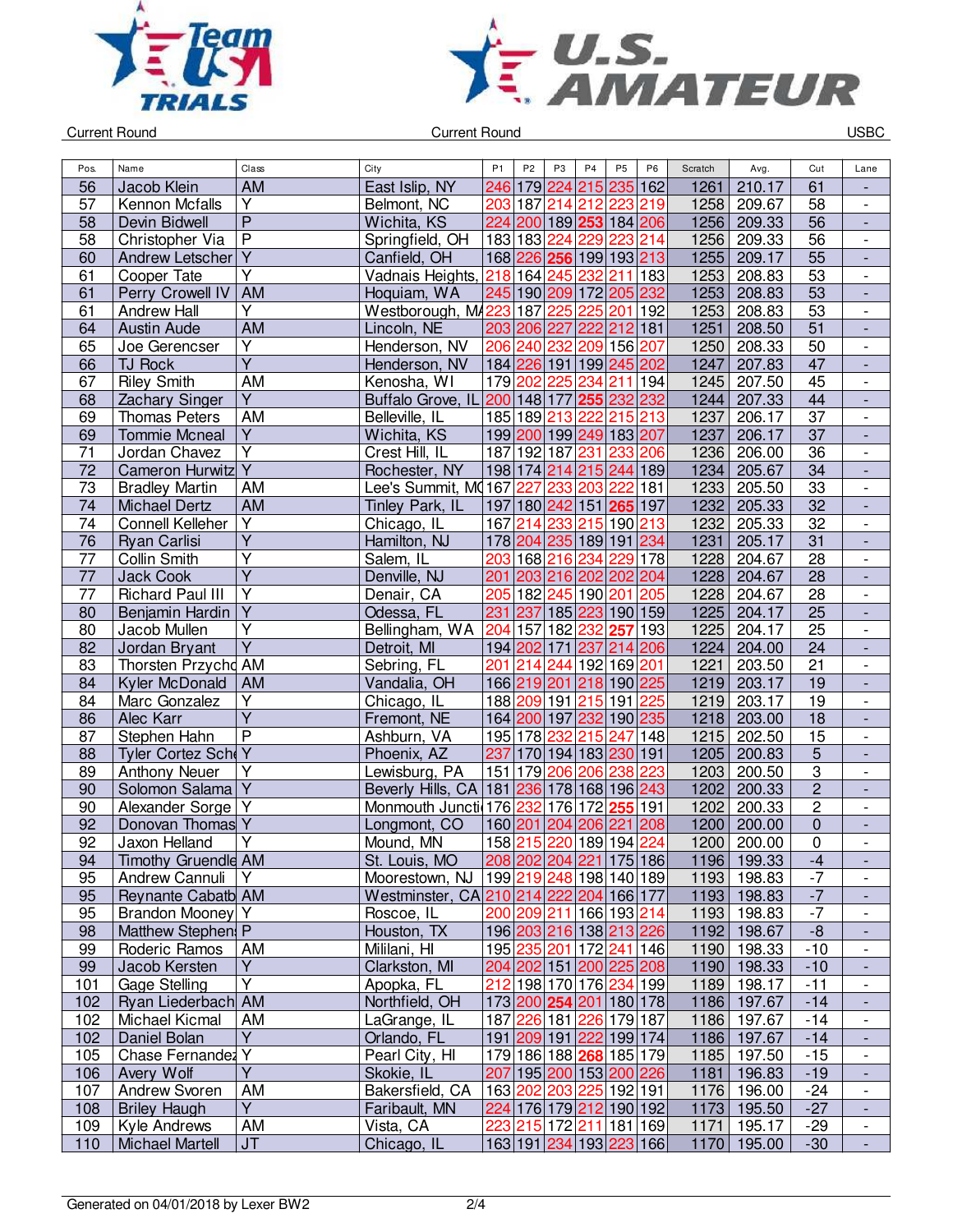



| JT<br>158 181<br>244 180<br>$-34$<br>111<br>Wesley Low<br>Palmdale, CA<br>203<br>1166<br>194.33<br>200<br><b>AM</b><br>Singer Island, FL 196 213 181 191 158 224<br>1163<br>$-37$<br>Bryan Manno<br>193.83<br>112<br>Y<br>112<br>204 233<br>195 146 182 203<br>1163<br>$-37$<br>Parker Johnson<br>Selma, TX<br>193.83<br>Centerville, OH<br>219 179 173 175 222 194<br>Matthew Diamond AM<br>1162<br>$-38$<br>193.67<br>114<br>115<br>175 197 181 180<br>$-39$<br>AM<br>Upland, CA<br>224 204<br>1161<br>Kevin Valmonte<br>193.50<br>AM<br>$-40$<br>116<br>Faribault, MN<br>175 161 207<br>236 187 194<br>1160<br>193.33<br><b>Reed Ross</b><br>$\overline{Y}$<br>116<br>Steven Faulkner<br>Butner, NC<br>221<br>174 197 161<br>216 191<br>193.33<br>$-40$<br>1160<br><b>AM</b><br>Mililani, HI<br>154 174 185 244<br>1156<br>192.67<br>$-44$<br>118<br>Kyle Ortiz<br>205 194<br>$\overline{Y}$<br>181 227<br>209 162<br>209 166<br>1154<br>192.33<br>$-46$<br>119<br>Jacob Kostoff<br>Trinity, FL<br>$\overline{Y}$<br>120<br>183 130 162 214<br>226 236<br>1151<br>$-49$<br>Logan Williams<br>Anchorage, AK<br>191.83<br>Y<br>121<br>Coldwater, MI<br>213 222<br>167 198 171 179<br>1150<br>191.67<br>$-50$<br>Alec Keplinger<br>$\overline{Y}$<br>187 189 198 179 170 225<br>$-52$<br>122<br>Morgan Moore<br>Aurora, CO<br>1148<br>191.33<br>Ÿ<br>$-53$<br>123<br>Rossville, IN<br>125 186<br>224<br>168<br>245 199<br><b>Jakob Sisk</b><br>1147<br>191.17<br>$\overline{P}$<br>$-54$<br>169 244<br>174 236<br>165 158<br>124<br>Robert Altieri<br>Vancouver, WA<br>1146<br>191.00<br>Gannon Takayesi Y<br>Flower Mound, T\185 196 186 211<br>$-54$<br>209 159<br>1146<br>124<br>191.00<br>$\overline{Y}$<br>156 179 153 224 212 219<br>$-57$<br>126<br>1143<br>190.50<br><b>Jake Brett</b><br>Kapolei, HI<br>$\overline{Y}$<br>179 164<br>127<br><b>Gunther Grinde</b><br>Prior Lake, MN<br>218 203 187 191<br>190.33<br>$-58$<br>1142<br><b>AM</b><br>180 184 188 188 222 179<br>$-59$<br>128<br><b>Charles Vashaw</b><br>Deephaven, MN<br>1141<br>190.17<br>128<br><b>Tim Smolen</b><br><b>AM</b><br>Elmwood Park, $ 1 180 191$<br>207<br>205<br>158 200<br>1141<br>190.17<br>$-59$<br>$\overline{Y}$<br>$-62$<br>130<br>Miami Gardens, F177 200 179 166 203 213<br>1138<br>189.67<br><b>Cody Stevens</b><br>Andrew Lazarchid Y<br>$-65$<br>131<br>1135<br>189.17<br>Brick, NJ<br>168 170<br>204 236 149 208<br>$\overline{Y}$<br>Saegertown, PA   172   182   165   204   247   161<br>$-69$<br>132<br>1131<br>188.50<br>Nick Archacki<br>Jordan Monnens <sup>Y</sup><br>149 182 211 196 181 208<br>1127<br>187.83<br>$-73$<br>133<br>Ham Lake, MN | $\blacksquare$<br>$\overline{\phantom{a}}$<br>$\overline{\phantom{a}}$<br>$\overline{\phantom{a}}$<br>÷, |
|-----------------------------------------------------------------------------------------------------------------------------------------------------------------------------------------------------------------------------------------------------------------------------------------------------------------------------------------------------------------------------------------------------------------------------------------------------------------------------------------------------------------------------------------------------------------------------------------------------------------------------------------------------------------------------------------------------------------------------------------------------------------------------------------------------------------------------------------------------------------------------------------------------------------------------------------------------------------------------------------------------------------------------------------------------------------------------------------------------------------------------------------------------------------------------------------------------------------------------------------------------------------------------------------------------------------------------------------------------------------------------------------------------------------------------------------------------------------------------------------------------------------------------------------------------------------------------------------------------------------------------------------------------------------------------------------------------------------------------------------------------------------------------------------------------------------------------------------------------------------------------------------------------------------------------------------------------------------------------------------------------------------------------------------------------------------------------------------------------------------------------------------------------------------------------------------------------------------------------------------------------------------------------------------------------------------------------------------------------------------------------------------------------------------------------------------------------------------------------------------------------------------------------------------------------------------------------------------------------------------------------------------------------------|----------------------------------------------------------------------------------------------------------|
|                                                                                                                                                                                                                                                                                                                                                                                                                                                                                                                                                                                                                                                                                                                                                                                                                                                                                                                                                                                                                                                                                                                                                                                                                                                                                                                                                                                                                                                                                                                                                                                                                                                                                                                                                                                                                                                                                                                                                                                                                                                                                                                                                                                                                                                                                                                                                                                                                                                                                                                                                                                                                                                           |                                                                                                          |
|                                                                                                                                                                                                                                                                                                                                                                                                                                                                                                                                                                                                                                                                                                                                                                                                                                                                                                                                                                                                                                                                                                                                                                                                                                                                                                                                                                                                                                                                                                                                                                                                                                                                                                                                                                                                                                                                                                                                                                                                                                                                                                                                                                                                                                                                                                                                                                                                                                                                                                                                                                                                                                                           |                                                                                                          |
|                                                                                                                                                                                                                                                                                                                                                                                                                                                                                                                                                                                                                                                                                                                                                                                                                                                                                                                                                                                                                                                                                                                                                                                                                                                                                                                                                                                                                                                                                                                                                                                                                                                                                                                                                                                                                                                                                                                                                                                                                                                                                                                                                                                                                                                                                                                                                                                                                                                                                                                                                                                                                                                           |                                                                                                          |
|                                                                                                                                                                                                                                                                                                                                                                                                                                                                                                                                                                                                                                                                                                                                                                                                                                                                                                                                                                                                                                                                                                                                                                                                                                                                                                                                                                                                                                                                                                                                                                                                                                                                                                                                                                                                                                                                                                                                                                                                                                                                                                                                                                                                                                                                                                                                                                                                                                                                                                                                                                                                                                                           |                                                                                                          |
|                                                                                                                                                                                                                                                                                                                                                                                                                                                                                                                                                                                                                                                                                                                                                                                                                                                                                                                                                                                                                                                                                                                                                                                                                                                                                                                                                                                                                                                                                                                                                                                                                                                                                                                                                                                                                                                                                                                                                                                                                                                                                                                                                                                                                                                                                                                                                                                                                                                                                                                                                                                                                                                           |                                                                                                          |
|                                                                                                                                                                                                                                                                                                                                                                                                                                                                                                                                                                                                                                                                                                                                                                                                                                                                                                                                                                                                                                                                                                                                                                                                                                                                                                                                                                                                                                                                                                                                                                                                                                                                                                                                                                                                                                                                                                                                                                                                                                                                                                                                                                                                                                                                                                                                                                                                                                                                                                                                                                                                                                                           |                                                                                                          |
|                                                                                                                                                                                                                                                                                                                                                                                                                                                                                                                                                                                                                                                                                                                                                                                                                                                                                                                                                                                                                                                                                                                                                                                                                                                                                                                                                                                                                                                                                                                                                                                                                                                                                                                                                                                                                                                                                                                                                                                                                                                                                                                                                                                                                                                                                                                                                                                                                                                                                                                                                                                                                                                           | $\overline{\phantom{a}}$                                                                                 |
|                                                                                                                                                                                                                                                                                                                                                                                                                                                                                                                                                                                                                                                                                                                                                                                                                                                                                                                                                                                                                                                                                                                                                                                                                                                                                                                                                                                                                                                                                                                                                                                                                                                                                                                                                                                                                                                                                                                                                                                                                                                                                                                                                                                                                                                                                                                                                                                                                                                                                                                                                                                                                                                           | $\overline{\phantom{a}}$                                                                                 |
|                                                                                                                                                                                                                                                                                                                                                                                                                                                                                                                                                                                                                                                                                                                                                                                                                                                                                                                                                                                                                                                                                                                                                                                                                                                                                                                                                                                                                                                                                                                                                                                                                                                                                                                                                                                                                                                                                                                                                                                                                                                                                                                                                                                                                                                                                                                                                                                                                                                                                                                                                                                                                                                           | $\overline{\phantom{a}}$                                                                                 |
|                                                                                                                                                                                                                                                                                                                                                                                                                                                                                                                                                                                                                                                                                                                                                                                                                                                                                                                                                                                                                                                                                                                                                                                                                                                                                                                                                                                                                                                                                                                                                                                                                                                                                                                                                                                                                                                                                                                                                                                                                                                                                                                                                                                                                                                                                                                                                                                                                                                                                                                                                                                                                                                           | $\overline{\phantom{a}}$                                                                                 |
|                                                                                                                                                                                                                                                                                                                                                                                                                                                                                                                                                                                                                                                                                                                                                                                                                                                                                                                                                                                                                                                                                                                                                                                                                                                                                                                                                                                                                                                                                                                                                                                                                                                                                                                                                                                                                                                                                                                                                                                                                                                                                                                                                                                                                                                                                                                                                                                                                                                                                                                                                                                                                                                           | $\overline{\phantom{a}}$                                                                                 |
|                                                                                                                                                                                                                                                                                                                                                                                                                                                                                                                                                                                                                                                                                                                                                                                                                                                                                                                                                                                                                                                                                                                                                                                                                                                                                                                                                                                                                                                                                                                                                                                                                                                                                                                                                                                                                                                                                                                                                                                                                                                                                                                                                                                                                                                                                                                                                                                                                                                                                                                                                                                                                                                           |                                                                                                          |
|                                                                                                                                                                                                                                                                                                                                                                                                                                                                                                                                                                                                                                                                                                                                                                                                                                                                                                                                                                                                                                                                                                                                                                                                                                                                                                                                                                                                                                                                                                                                                                                                                                                                                                                                                                                                                                                                                                                                                                                                                                                                                                                                                                                                                                                                                                                                                                                                                                                                                                                                                                                                                                                           | $\overline{\phantom{a}}$                                                                                 |
|                                                                                                                                                                                                                                                                                                                                                                                                                                                                                                                                                                                                                                                                                                                                                                                                                                                                                                                                                                                                                                                                                                                                                                                                                                                                                                                                                                                                                                                                                                                                                                                                                                                                                                                                                                                                                                                                                                                                                                                                                                                                                                                                                                                                                                                                                                                                                                                                                                                                                                                                                                                                                                                           | $\overline{\phantom{a}}$                                                                                 |
|                                                                                                                                                                                                                                                                                                                                                                                                                                                                                                                                                                                                                                                                                                                                                                                                                                                                                                                                                                                                                                                                                                                                                                                                                                                                                                                                                                                                                                                                                                                                                                                                                                                                                                                                                                                                                                                                                                                                                                                                                                                                                                                                                                                                                                                                                                                                                                                                                                                                                                                                                                                                                                                           | $\overline{\phantom{a}}$                                                                                 |
|                                                                                                                                                                                                                                                                                                                                                                                                                                                                                                                                                                                                                                                                                                                                                                                                                                                                                                                                                                                                                                                                                                                                                                                                                                                                                                                                                                                                                                                                                                                                                                                                                                                                                                                                                                                                                                                                                                                                                                                                                                                                                                                                                                                                                                                                                                                                                                                                                                                                                                                                                                                                                                                           | $\overline{\phantom{a}}$                                                                                 |
|                                                                                                                                                                                                                                                                                                                                                                                                                                                                                                                                                                                                                                                                                                                                                                                                                                                                                                                                                                                                                                                                                                                                                                                                                                                                                                                                                                                                                                                                                                                                                                                                                                                                                                                                                                                                                                                                                                                                                                                                                                                                                                                                                                                                                                                                                                                                                                                                                                                                                                                                                                                                                                                           | $\overline{\phantom{a}}$                                                                                 |
|                                                                                                                                                                                                                                                                                                                                                                                                                                                                                                                                                                                                                                                                                                                                                                                                                                                                                                                                                                                                                                                                                                                                                                                                                                                                                                                                                                                                                                                                                                                                                                                                                                                                                                                                                                                                                                                                                                                                                                                                                                                                                                                                                                                                                                                                                                                                                                                                                                                                                                                                                                                                                                                           | $\overline{\phantom{a}}$                                                                                 |
|                                                                                                                                                                                                                                                                                                                                                                                                                                                                                                                                                                                                                                                                                                                                                                                                                                                                                                                                                                                                                                                                                                                                                                                                                                                                                                                                                                                                                                                                                                                                                                                                                                                                                                                                                                                                                                                                                                                                                                                                                                                                                                                                                                                                                                                                                                                                                                                                                                                                                                                                                                                                                                                           | $\qquad \qquad \blacksquare$                                                                             |
|                                                                                                                                                                                                                                                                                                                                                                                                                                                                                                                                                                                                                                                                                                                                                                                                                                                                                                                                                                                                                                                                                                                                                                                                                                                                                                                                                                                                                                                                                                                                                                                                                                                                                                                                                                                                                                                                                                                                                                                                                                                                                                                                                                                                                                                                                                                                                                                                                                                                                                                                                                                                                                                           | $\overline{\phantom{a}}$                                                                                 |
|                                                                                                                                                                                                                                                                                                                                                                                                                                                                                                                                                                                                                                                                                                                                                                                                                                                                                                                                                                                                                                                                                                                                                                                                                                                                                                                                                                                                                                                                                                                                                                                                                                                                                                                                                                                                                                                                                                                                                                                                                                                                                                                                                                                                                                                                                                                                                                                                                                                                                                                                                                                                                                                           | $\overline{\phantom{a}}$                                                                                 |
|                                                                                                                                                                                                                                                                                                                                                                                                                                                                                                                                                                                                                                                                                                                                                                                                                                                                                                                                                                                                                                                                                                                                                                                                                                                                                                                                                                                                                                                                                                                                                                                                                                                                                                                                                                                                                                                                                                                                                                                                                                                                                                                                                                                                                                                                                                                                                                                                                                                                                                                                                                                                                                                           | $\blacksquare$                                                                                           |
|                                                                                                                                                                                                                                                                                                                                                                                                                                                                                                                                                                                                                                                                                                                                                                                                                                                                                                                                                                                                                                                                                                                                                                                                                                                                                                                                                                                                                                                                                                                                                                                                                                                                                                                                                                                                                                                                                                                                                                                                                                                                                                                                                                                                                                                                                                                                                                                                                                                                                                                                                                                                                                                           | $\overline{\phantom{a}}$                                                                                 |
| 172 189 167 196 182 216<br>1122<br>$-78$<br>Anthony Schaner Y<br>Glendale, CA<br>187.00<br>134                                                                                                                                                                                                                                                                                                                                                                                                                                                                                                                                                                                                                                                                                                                                                                                                                                                                                                                                                                                                                                                                                                                                                                                                                                                                                                                                                                                                                                                                                                                                                                                                                                                                                                                                                                                                                                                                                                                                                                                                                                                                                                                                                                                                                                                                                                                                                                                                                                                                                                                                                            |                                                                                                          |
| $\overline{Y}$<br>191 255 164 180 150 178<br>$-82$<br>135<br>Adam Glickman<br>Lake Wales, FL<br>1118<br>186.33                                                                                                                                                                                                                                                                                                                                                                                                                                                                                                                                                                                                                                                                                                                                                                                                                                                                                                                                                                                                                                                                                                                                                                                                                                                                                                                                                                                                                                                                                                                                                                                                                                                                                                                                                                                                                                                                                                                                                                                                                                                                                                                                                                                                                                                                                                                                                                                                                                                                                                                                            | $\overline{\phantom{a}}$                                                                                 |
| Spencer Robarge Y<br>202 163 167 199 190 196<br>$-83$<br>136<br>1117<br>186.17<br>Springfield, MO                                                                                                                                                                                                                                                                                                                                                                                                                                                                                                                                                                                                                                                                                                                                                                                                                                                                                                                                                                                                                                                                                                                                                                                                                                                                                                                                                                                                                                                                                                                                                                                                                                                                                                                                                                                                                                                                                                                                                                                                                                                                                                                                                                                                                                                                                                                                                                                                                                                                                                                                                         | $\Box$                                                                                                   |
| Y<br>Wood River, NE 202<br>229 182 186 130 187<br>137<br><b>Blake Earnest</b><br>186.00<br>$-84$<br>1116                                                                                                                                                                                                                                                                                                                                                                                                                                                                                                                                                                                                                                                                                                                                                                                                                                                                                                                                                                                                                                                                                                                                                                                                                                                                                                                                                                                                                                                                                                                                                                                                                                                                                                                                                                                                                                                                                                                                                                                                                                                                                                                                                                                                                                                                                                                                                                                                                                                                                                                                                  | $\overline{\phantom{a}}$                                                                                 |
| 138<br>Nicholas Burgess AM<br>Jersey Village, T 190 170 163 211<br>184 197<br>1115<br>$-85$<br>185.83                                                                                                                                                                                                                                                                                                                                                                                                                                                                                                                                                                                                                                                                                                                                                                                                                                                                                                                                                                                                                                                                                                                                                                                                                                                                                                                                                                                                                                                                                                                                                                                                                                                                                                                                                                                                                                                                                                                                                                                                                                                                                                                                                                                                                                                                                                                                                                                                                                                                                                                                                     | $\overline{\phantom{a}}$                                                                                 |
| 139<br>Dean Vargo<br>Υ<br>Richmond Height 188 169 224 162 164<br>206<br>1113<br>185.50<br>$-87$                                                                                                                                                                                                                                                                                                                                                                                                                                                                                                                                                                                                                                                                                                                                                                                                                                                                                                                                                                                                                                                                                                                                                                                                                                                                                                                                                                                                                                                                                                                                                                                                                                                                                                                                                                                                                                                                                                                                                                                                                                                                                                                                                                                                                                                                                                                                                                                                                                                                                                                                                           | $\qquad \qquad \blacksquare$                                                                             |
| <b>Bradley Nakamur Y</b><br>139<br>193 151 222 181<br>1113<br>185.50<br>$-87$<br>169 197<br>Pearl City, HI                                                                                                                                                                                                                                                                                                                                                                                                                                                                                                                                                                                                                                                                                                                                                                                                                                                                                                                                                                                                                                                                                                                                                                                                                                                                                                                                                                                                                                                                                                                                                                                                                                                                                                                                                                                                                                                                                                                                                                                                                                                                                                                                                                                                                                                                                                                                                                                                                                                                                                                                                |                                                                                                          |
| 141<br>AM<br>172 157 155 177<br>185.33<br>$-88$<br>Ryan Pastorino<br>San Diego, CA<br>203 <br>248<br>1112                                                                                                                                                                                                                                                                                                                                                                                                                                                                                                                                                                                                                                                                                                                                                                                                                                                                                                                                                                                                                                                                                                                                                                                                                                                                                                                                                                                                                                                                                                                                                                                                                                                                                                                                                                                                                                                                                                                                                                                                                                                                                                                                                                                                                                                                                                                                                                                                                                                                                                                                                 | $\blacksquare$                                                                                           |
| $\overline{Y}$<br>167 179 158 213<br>195 200<br>1112<br>185.33<br>$-88$<br>141<br><b>Christian Miller</b><br>Homosassa, FL                                                                                                                                                                                                                                                                                                                                                                                                                                                                                                                                                                                                                                                                                                                                                                                                                                                                                                                                                                                                                                                                                                                                                                                                                                                                                                                                                                                                                                                                                                                                                                                                                                                                                                                                                                                                                                                                                                                                                                                                                                                                                                                                                                                                                                                                                                                                                                                                                                                                                                                                | $\frac{1}{2}$                                                                                            |
| $\overline{\mathsf{Y}}$<br>143<br>193 187<br>153 191<br>$-91$<br><b>Charlie Reid</b><br>San Antonio, TX<br>193 192<br>1109<br>184.83                                                                                                                                                                                                                                                                                                                                                                                                                                                                                                                                                                                                                                                                                                                                                                                                                                                                                                                                                                                                                                                                                                                                                                                                                                                                                                                                                                                                                                                                                                                                                                                                                                                                                                                                                                                                                                                                                                                                                                                                                                                                                                                                                                                                                                                                                                                                                                                                                                                                                                                      | $\overline{\phantom{a}}$                                                                                 |
| $\overline{\mathsf{Y}}$<br>$-94$<br><b>Casen Stickler</b><br>Bixby, OK<br>156 202 180 196 192 180<br>1106<br>184.33<br>144                                                                                                                                                                                                                                                                                                                                                                                                                                                                                                                                                                                                                                                                                                                                                                                                                                                                                                                                                                                                                                                                                                                                                                                                                                                                                                                                                                                                                                                                                                                                                                                                                                                                                                                                                                                                                                                                                                                                                                                                                                                                                                                                                                                                                                                                                                                                                                                                                                                                                                                                | $\overline{\phantom{a}}$                                                                                 |
| $\overline{\mathsf{Y}}$<br>Perry Hall, MD<br>151 145 215 225 216 154<br>$-94$<br>144<br>Tristan Leyen<br>1106<br>184.33                                                                                                                                                                                                                                                                                                                                                                                                                                                                                                                                                                                                                                                                                                                                                                                                                                                                                                                                                                                                                                                                                                                                                                                                                                                                                                                                                                                                                                                                                                                                                                                                                                                                                                                                                                                                                                                                                                                                                                                                                                                                                                                                                                                                                                                                                                                                                                                                                                                                                                                                   | $\overline{\phantom{a}}$                                                                                 |
| $\overline{Y}$<br>1101<br>183.50<br>$-99$<br>146<br><b>Mason Moore</b><br>Aurora, CO<br>131 203 193 177<br>175 222                                                                                                                                                                                                                                                                                                                                                                                                                                                                                                                                                                                                                                                                                                                                                                                                                                                                                                                                                                                                                                                                                                                                                                                                                                                                                                                                                                                                                                                                                                                                                                                                                                                                                                                                                                                                                                                                                                                                                                                                                                                                                                                                                                                                                                                                                                                                                                                                                                                                                                                                        | $\overline{\phantom{a}}$                                                                                 |
| 147<br>Ronald Davis Jr<br>AM<br>172<br>192 197 177<br>$-101$<br>Lanham, MD<br>170 191<br>1099<br>183.17                                                                                                                                                                                                                                                                                                                                                                                                                                                                                                                                                                                                                                                                                                                                                                                                                                                                                                                                                                                                                                                                                                                                                                                                                                                                                                                                                                                                                                                                                                                                                                                                                                                                                                                                                                                                                                                                                                                                                                                                                                                                                                                                                                                                                                                                                                                                                                                                                                                                                                                                                   | $\overline{\phantom{a}}$                                                                                 |
| 148<br>Y<br>167 173 203 197 171 180<br>1091<br><b>Tyler Trombetta</b><br>Highland, IN<br>181.83<br>$-109$                                                                                                                                                                                                                                                                                                                                                                                                                                                                                                                                                                                                                                                                                                                                                                                                                                                                                                                                                                                                                                                                                                                                                                                                                                                                                                                                                                                                                                                                                                                                                                                                                                                                                                                                                                                                                                                                                                                                                                                                                                                                                                                                                                                                                                                                                                                                                                                                                                                                                                                                                 | ÷,                                                                                                       |
| 149<br>Mason Yamada<br> Y<br>Kenai, AK<br>185 177 216 182 171 156<br>1087   181.17<br>$-113$                                                                                                                                                                                                                                                                                                                                                                                                                                                                                                                                                                                                                                                                                                                                                                                                                                                                                                                                                                                                                                                                                                                                                                                                                                                                                                                                                                                                                                                                                                                                                                                                                                                                                                                                                                                                                                                                                                                                                                                                                                                                                                                                                                                                                                                                                                                                                                                                                                                                                                                                                              | $\overline{\phantom{a}}$                                                                                 |
| 150<br>Aiea, HI<br>208 182 179 168 190 156<br>1083<br>Jacob Fukuyama AM<br>180.50<br>$-117$                                                                                                                                                                                                                                                                                                                                                                                                                                                                                                                                                                                                                                                                                                                                                                                                                                                                                                                                                                                                                                                                                                                                                                                                                                                                                                                                                                                                                                                                                                                                                                                                                                                                                                                                                                                                                                                                                                                                                                                                                                                                                                                                                                                                                                                                                                                                                                                                                                                                                                                                                               |                                                                                                          |
| Eli Denmead<br>Υ<br>150<br>Fremont, CA<br>162 200 214 149 201 157<br>1083 180.50<br>$-117$                                                                                                                                                                                                                                                                                                                                                                                                                                                                                                                                                                                                                                                                                                                                                                                                                                                                                                                                                                                                                                                                                                                                                                                                                                                                                                                                                                                                                                                                                                                                                                                                                                                                                                                                                                                                                                                                                                                                                                                                                                                                                                                                                                                                                                                                                                                                                                                                                                                                                                                                                                |                                                                                                          |
| $\overline{\mathsf{P}}$<br>152<br>190 198 146 190 136 222<br>1082<br>180.33<br><b>Myles Duty</b><br>Modesto, CA<br>$-118$                                                                                                                                                                                                                                                                                                                                                                                                                                                                                                                                                                                                                                                                                                                                                                                                                                                                                                                                                                                                                                                                                                                                                                                                                                                                                                                                                                                                                                                                                                                                                                                                                                                                                                                                                                                                                                                                                                                                                                                                                                                                                                                                                                                                                                                                                                                                                                                                                                                                                                                                 |                                                                                                          |
| $\overline{P}$<br>Westminster, MA 182 215 168 181 160 172<br>Corey Umbrello<br>179.67<br>$-122$<br>153<br>1078                                                                                                                                                                                                                                                                                                                                                                                                                                                                                                                                                                                                                                                                                                                                                                                                                                                                                                                                                                                                                                                                                                                                                                                                                                                                                                                                                                                                                                                                                                                                                                                                                                                                                                                                                                                                                                                                                                                                                                                                                                                                                                                                                                                                                                                                                                                                                                                                                                                                                                                                            | $\overline{\phantom{a}}$                                                                                 |
| Y<br>164 128 157 184 221 220<br>Korey Balbach<br>Mankato, MN<br>1074<br>179.00<br>$-126$<br>154                                                                                                                                                                                                                                                                                                                                                                                                                                                                                                                                                                                                                                                                                                                                                                                                                                                                                                                                                                                                                                                                                                                                                                                                                                                                                                                                                                                                                                                                                                                                                                                                                                                                                                                                                                                                                                                                                                                                                                                                                                                                                                                                                                                                                                                                                                                                                                                                                                                                                                                                                           |                                                                                                          |
| Christopher Hefn AM<br>Redondo Beach, 191 154 145 187 178 207<br>155<br>1062<br>177.00<br>$-138$                                                                                                                                                                                                                                                                                                                                                                                                                                                                                                                                                                                                                                                                                                                                                                                                                                                                                                                                                                                                                                                                                                                                                                                                                                                                                                                                                                                                                                                                                                                                                                                                                                                                                                                                                                                                                                                                                                                                                                                                                                                                                                                                                                                                                                                                                                                                                                                                                                                                                                                                                          | $\blacksquare$                                                                                           |
| 185 138 182 148 225 183<br>P<br>176.83<br>156<br>Michael Duran<br>Banning, CA<br>1061<br>$-139$                                                                                                                                                                                                                                                                                                                                                                                                                                                                                                                                                                                                                                                                                                                                                                                                                                                                                                                                                                                                                                                                                                                                                                                                                                                                                                                                                                                                                                                                                                                                                                                                                                                                                                                                                                                                                                                                                                                                                                                                                                                                                                                                                                                                                                                                                                                                                                                                                                                                                                                                                           | $\blacksquare$                                                                                           |
| 185 194 171 140 184 187<br>AM<br>Lakeside, CA<br>156<br>Tim Ursillo<br>176.83<br>$-139$<br>1061                                                                                                                                                                                                                                                                                                                                                                                                                                                                                                                                                                                                                                                                                                                                                                                                                                                                                                                                                                                                                                                                                                                                                                                                                                                                                                                                                                                                                                                                                                                                                                                                                                                                                                                                                                                                                                                                                                                                                                                                                                                                                                                                                                                                                                                                                                                                                                                                                                                                                                                                                           | $\overline{\phantom{a}}$                                                                                 |
| Albuquerque, NM 162 190 133 148 225 201<br>Jacob Gill<br>AM<br>158<br>1059 176.50<br>$-141$                                                                                                                                                                                                                                                                                                                                                                                                                                                                                                                                                                                                                                                                                                                                                                                                                                                                                                                                                                                                                                                                                                                                                                                                                                                                                                                                                                                                                                                                                                                                                                                                                                                                                                                                                                                                                                                                                                                                                                                                                                                                                                                                                                                                                                                                                                                                                                                                                                                                                                                                                               | $\overline{\phantom{a}}$                                                                                 |
| 158<br>Nicholas Alford<br>AM<br>Moreno Valley, C 159 160 193 185 160 202<br>1059<br>176.50<br>$-141$                                                                                                                                                                                                                                                                                                                                                                                                                                                                                                                                                                                                                                                                                                                                                                                                                                                                                                                                                                                                                                                                                                                                                                                                                                                                                                                                                                                                                                                                                                                                                                                                                                                                                                                                                                                                                                                                                                                                                                                                                                                                                                                                                                                                                                                                                                                                                                                                                                                                                                                                                      | $\overline{\phantom{a}}$                                                                                 |
| Y<br>Rockledge, FL<br>167 151 204 147 192 198<br>158<br>Michael Harmon<br>1059<br>176.50<br>$-141$                                                                                                                                                                                                                                                                                                                                                                                                                                                                                                                                                                                                                                                                                                                                                                                                                                                                                                                                                                                                                                                                                                                                                                                                                                                                                                                                                                                                                                                                                                                                                                                                                                                                                                                                                                                                                                                                                                                                                                                                                                                                                                                                                                                                                                                                                                                                                                                                                                                                                                                                                        | $\overline{\phantom{a}}$                                                                                 |
| Y<br>161<br>Jackson, MI<br>204 149 163 153 215 169<br>Conner Lackey<br>1053<br>175.50<br>$-147$                                                                                                                                                                                                                                                                                                                                                                                                                                                                                                                                                                                                                                                                                                                                                                                                                                                                                                                                                                                                                                                                                                                                                                                                                                                                                                                                                                                                                                                                                                                                                                                                                                                                                                                                                                                                                                                                                                                                                                                                                                                                                                                                                                                                                                                                                                                                                                                                                                                                                                                                                           | $\overline{\phantom{a}}$                                                                                 |
| Alexander Horton Y<br>162<br>Douglassville, PA 164 181 139 202 166 200<br>1052<br>175.33<br>$-148$                                                                                                                                                                                                                                                                                                                                                                                                                                                                                                                                                                                                                                                                                                                                                                                                                                                                                                                                                                                                                                                                                                                                                                                                                                                                                                                                                                                                                                                                                                                                                                                                                                                                                                                                                                                                                                                                                                                                                                                                                                                                                                                                                                                                                                                                                                                                                                                                                                                                                                                                                        |                                                                                                          |
| 166 174 162 163 222 158<br>Brandon Campbe Y<br>Clinton, SC<br>174.17<br>163<br>1045<br>$-155$                                                                                                                                                                                                                                                                                                                                                                                                                                                                                                                                                                                                                                                                                                                                                                                                                                                                                                                                                                                                                                                                                                                                                                                                                                                                                                                                                                                                                                                                                                                                                                                                                                                                                                                                                                                                                                                                                                                                                                                                                                                                                                                                                                                                                                                                                                                                                                                                                                                                                                                                                             |                                                                                                          |
| 1036 172.67<br>Vista, CA<br>153 147 164 182 193 197<br>Kennison Andrew AM<br>$-164$<br>164                                                                                                                                                                                                                                                                                                                                                                                                                                                                                                                                                                                                                                                                                                                                                                                                                                                                                                                                                                                                                                                                                                                                                                                                                                                                                                                                                                                                                                                                                                                                                                                                                                                                                                                                                                                                                                                                                                                                                                                                                                                                                                                                                                                                                                                                                                                                                                                                                                                                                                                                                                | $\overline{\phantom{a}}$                                                                                 |
| 189 174 167 146 157 190<br>165<br>AM<br>1023 170.50<br>Willie Jones<br>Thornton, CA<br>$-177$                                                                                                                                                                                                                                                                                                                                                                                                                                                                                                                                                                                                                                                                                                                                                                                                                                                                                                                                                                                                                                                                                                                                                                                                                                                                                                                                                                                                                                                                                                                                                                                                                                                                                                                                                                                                                                                                                                                                                                                                                                                                                                                                                                                                                                                                                                                                                                                                                                                                                                                                                             | $\overline{\phantom{a}}$<br>$\overline{\phantom{a}}$                                                     |